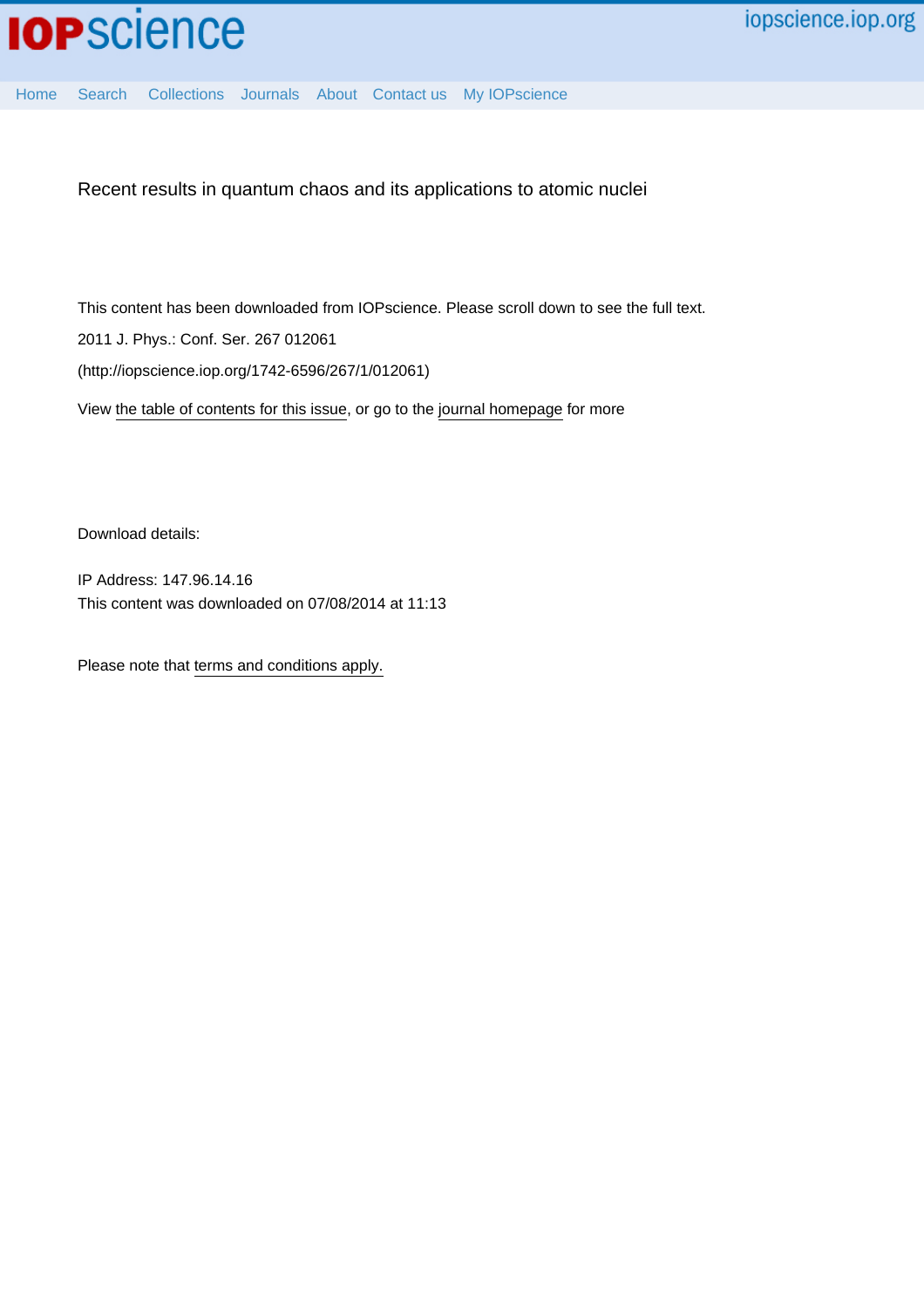# Recent results in quantum chaos and its applications to atomic nuclei

## J. M. G. Gómez<sup>1</sup>, E. Faleiro<sup>2</sup>, L. Muñoz<sup>2</sup>, R. A. Molina<sup>3</sup> A. Relaño<sup>1</sup>, **J.** Retamosa<sup>1</sup>

 $^{\rm 1}$  Departamento de Física Atómica, Molecular y Nuclear, Universidad Complutense de Madrid, E-28040 Madrid, Spain

 $^2$  Departamento de Física Aplicada, E. U. I. T. Industrial, Universidad Politécnica de Madrid, E-28012 Madrid, Spain

3 Instituto de Estructura de la Materia, CSIC, E-28006 Madrid, Spain

E-mail: gomezk@nuc1.fis.ucm.es

Abstract. A survey of chaotic dynamics in atomic nuclei is presented, using on the one hand standard statistics of quantum chaos studies, and on the other a new approach based on time series analysis methods. The study of shell-model spectra in the pf shell shows that nuclear chaos is strongly isopin dependent and increases with excitation energy. On the other hand, it is found that chaotic quantum systems exhibit  $1/f$  noise and regular systems exhibit  $1/f^2$ behaviour. It is shown that the time series approach can be used to calculate quite accurately the fraction of missing levels and the existence of mixed symmetries in experimental level spectra.

#### 1. Introduction

The understanding of quantum chaos has greatly advanced during the last two decades. It is well known that there is a clear relationship between the energy level fluctuation properties of a quantum system and the large time scale behaviour of its classical analogue. The spectral fluctuations of a quantum system whose classical analogue is fully integrable are well described by Poisson statistics, i. e. the successive energy levels are not correlated [1]. On the contrary the fluctuation properties of generic quantum systems, which are fully chaotic, coincide with those of random matrix theory (RMT) [2]. Comprehensive reviews can be found in [3, 4], and more recent developments are reviewed in [5].

The information on regular and chaotic nuclear motion available from the analysis of experimental data is rather limited, because it requires the knowledge of sufficiently large pure sequences, i.e. consecutive level samples all with the same quantum numbers  $(J, \pi, T)$  in a given nucleus. The situation is clear above the one-nucleon emission threshold, where a large number of neutron and proton  $J^{\pi} = 1/2^{+}$  resonances are identified. The agreement between this Nuclear Data Ensemble (NDE) [6] and the GOE predictions is excellent. In the low energy domain, however, it is rather difficult (if not impossible) to get large enough pure sequences, and for this reason the conclusions are less clear [7, 8]. In order to get deeper understanding of what happens in the low energy region one can use the shell model with configuration mixing. Most shell-model studies on chaotic motion have been done in sd-shell nuclei. We present here calculations in  $pf$ -shell nuclei, where the configuration space is much larger, and therefore we can study the dependence of chaos on excitation energy and isospin. We present as well a different approach to quantum chaos based on traditional methods of time series analysis. The energy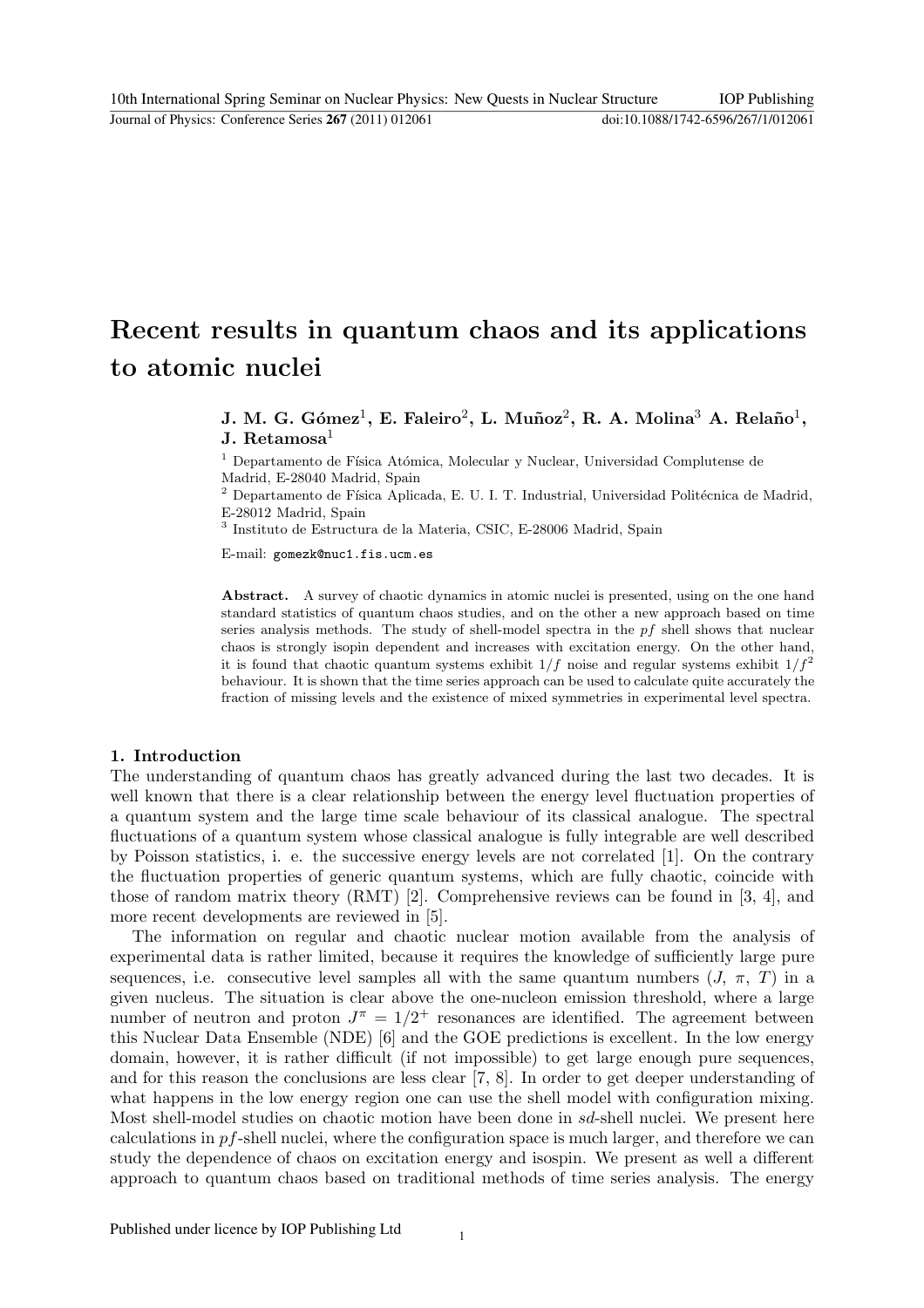

**Figure 1.** Brody parameter  $\omega$  for the  $A = 46, 48, 50$  and 52 Ca and Sc isotopes and <sup>46</sup>Ti, using all the energy levels up to 5 MeV and 10 MeV over the yrast line, and the full spectrum.

spectrum can be considered as a discrete signal, and the sequence of energy levels as a time series. As we shall see, examination of the power spectrum of energy level fluctuations reveals very accurate power laws for completely regular or completely chaotic Hamiltonian quantum systems. It turns out that chaotic systems have  $1/f$  noise, in contrast to the brown noise of regular systems [9, 10, 11]. We also present applications of spectral fluctuations to the analysis of imperfect experimental spectra in nuclei [12].

### 2. Quantum chaos in pf−shell nuclei

To study the isospin dependence of nuclear chaos, we have performed a detailed comparative analysis of spectral properties in the  $A = 46, 48, 50$  and 52 Ca and Sc isotopes and in <sup>46</sup>Ti [13]. The  $T = T<sub>z</sub>$  states are considered in all cases. The spectra are obtained by shell-model calculations in the  $pf$  shell using the KB3 interaction [14].

The nearest neighbour spacing distribution  $P(s)$  has been studied including all the levels up to 5 MeV and 10 MeV above the yrast line, and without any cutoff. The unfolding is performed for each  $J^{\pi}, T = T_z$  pure sequence separately and then the unfolded spacings are gathered into a single set for each nucleus to get better statistics. The values of the Brody parameter  $\omega$  are displayed in Fig. 1 separated in three sub-panels according to the energy cutoff. Up to 5 MeV above the yrast line, Ca isotopes show spectral fluctuations intermediate between those of regular and chaotic systems, except  ${}^{52}$ Ca which essentially is a regular system. On the contrary, all the Sc isotopes and  $^{46}$ Ti are very close to GOE fluctuations. For a given A, the big differences between Sc and Ca isotopes must be due to the residual two-body interaction, because the single particle energies are the same in both cases. We argue that the neutronneutron interaction is much weaker than the neutron-proton interaction and thus the central field motion is less affected in Ca isotopes, where all the valence particles are neutrons. Another interesting feature observed in Fig. 1 is that in Ca isotopes  $\omega$  shows a strong fall from  $A = 48$ to  $A = 52$ , where  $\omega = 0.25$ . This astonishing result means that the two-body interaction is almost unable to perturb the single-particle motion in the low energy levels of  ${}^{52}Ca$ . The  $\omega$ value for  $^{46}$ Ti has been included in Fig. 1 to show that, at all energies,  $\omega$  reaches its maximum in <sup>46</sup>Sc. Therefore, replacing a single neutron by a proton in Ca isotopes causes a transition from a quasi-regular to a chaotic regime. It is remarkable that this transition takes place abruptly at all excitation energies in all the isotopes. A second replacement of a neutron by a proton does not seem to produce appreciable effects on the  $P(s)$  statistic.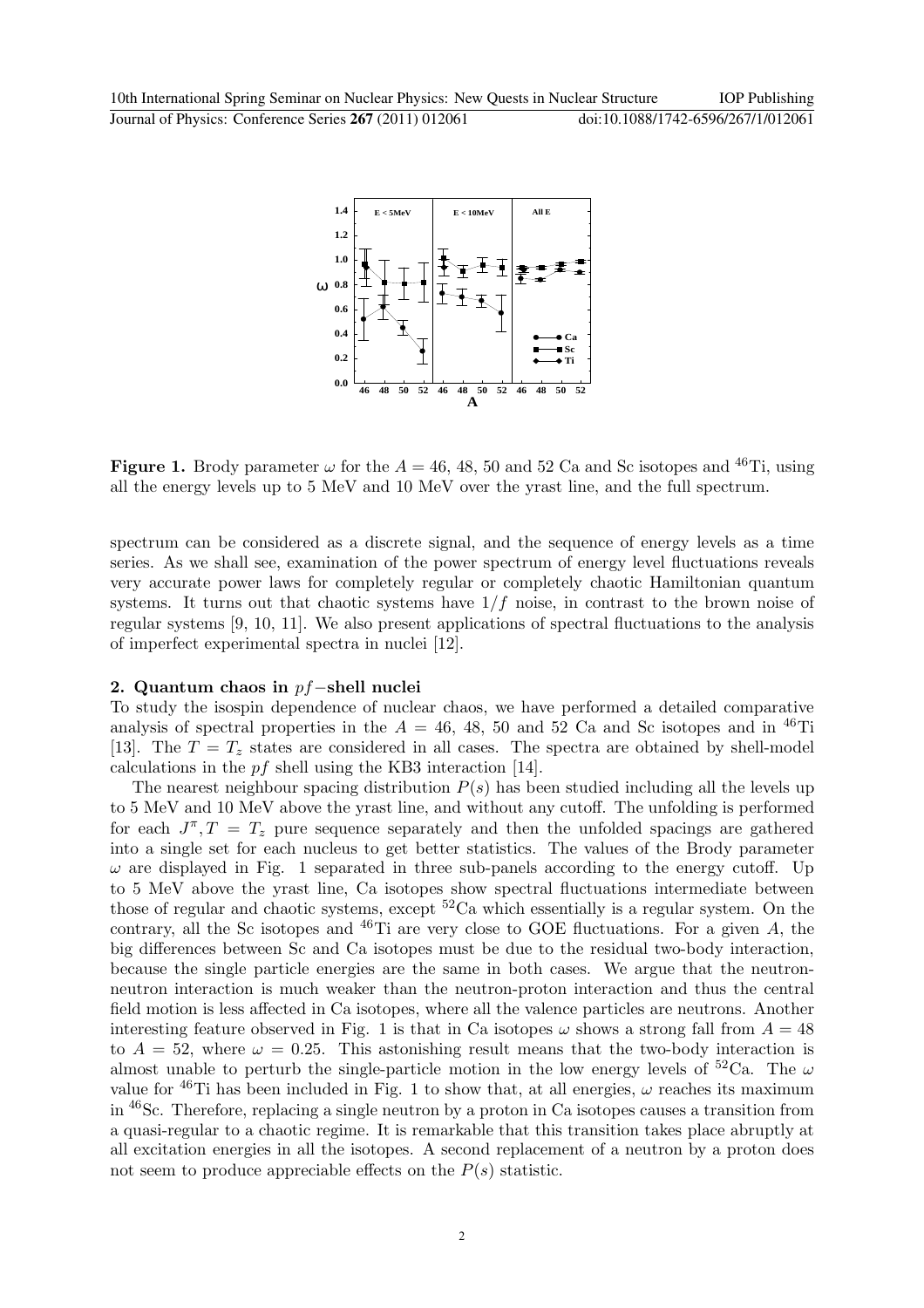10th International Spring Seminar on Nuclear Physics: New Quests in Nuclear Structure IOP Publishing Journal of Physics: Conference Series **267** (2011) 012061 doi:10.1088/1742-6596/267/1/012061



**Figure 2.** Average  $\Delta_3$  for all the  $J^{\pi} = 0^+, T = T_z$  levels of <sup>46</sup>Ca (dots), <sup>46</sup>Sc (squares) and <sup>46</sup>Ti (diamonds). The dotted and dashed curves represent the GOE and Poisson  $\Delta_3$  values.

We have studied the behaviour of the  $\Delta_3(L)$  statistic as well. The results given below concern the full spectrum and not only the low energy region. Fig. 2 shows  $\Delta_3(L)$  values for  $L \leq 50$ , using the  $J^{\pi} = 0^+$ ,  $T = T_z$  levels of <sup>46</sup>Ca, <sup>46</sup>Sc and <sup>46</sup>Ti. Of the three nuclei, only <sup>46</sup>Ti follows the GOE line, at least until  $L = 50$ . For <sup>46</sup>Sc the  $\Delta_3$  is close to GOE predictions up to a certain separation value,  $L_{sep} \simeq 30$  where it upbends from the GOE curve. In <sup>46</sup>Ca the upbending starts at a smaller value  $L_{sep} \simeq 10$ . The upbending from the GOE curve and a linear growth of this statistic reveals a departure from the chaotic regime. The  $\Delta_3$  behaviour clearly shows a strong isospin dependence in the  $A = 46$  nuclei, with chaoticity increasing as T decreases. This happens not only from Ca to Sc, but also from Sc to Ti. The same phenomenon is observed for other J values.

Summarising, there exists a clear excitation energy and isospin dependence in the chaoticity degree of nuclear motion. It is observed not only in the ground state region, but along the whole spectrum. When the full spectrum is taken into account, the  $P(s)$  distribution is not very sensitive to the isospin dependence, but the effect is clearly seen in the  $\Delta_3$  statistic.

#### 3. Time series approach to quantum chaos

A new approach to study spectral fluctuations in quantum systems has been recently presented. [9] The basic idea is to consider the energy spectrum as a time series where energy plays the role of time. Using this formal analogy spectral fluctuations can be studied by means of techniques borrowed from time series analysis. We can characterise the spectral fluctuations by the statistic  $\delta_n$  defined by  $\delta_n = \sum_{i=1}^n (s_i - \langle s \rangle), \quad n = 1, 2, \ldots N-1$ , where  $s_i = \epsilon_{i+1} - \epsilon_i$  is the spacing between two consecutive unfolded energy levels, and  $N$  is the total number of levels. Since  $\langle s \rangle = 1$ , the  $\delta_n$  function represents the deviation of the unfolded excitation energy from its mean value n.

One of the simplest methods to analyse correlations in a time series is the study of its power spectrum, which provides information on the correlations at all time scales. The power spectrum  $S(k)$  of a discrete and finite series  $\delta_n$  is given by  $S(k) = \left| \hat{\delta}_k \right|$ <sup>2</sup>, where  $\hat{\delta}_k$  is the Fourier transform of  $\delta_n$ ,

$$
\hat{\delta}_k = \frac{1}{N} \sum_n \delta_n \exp\left(\frac{2\pi i k n}{N}\right). \tag{1}
$$

The first systems studied by this method were the spectra of atomic nuclei calculated using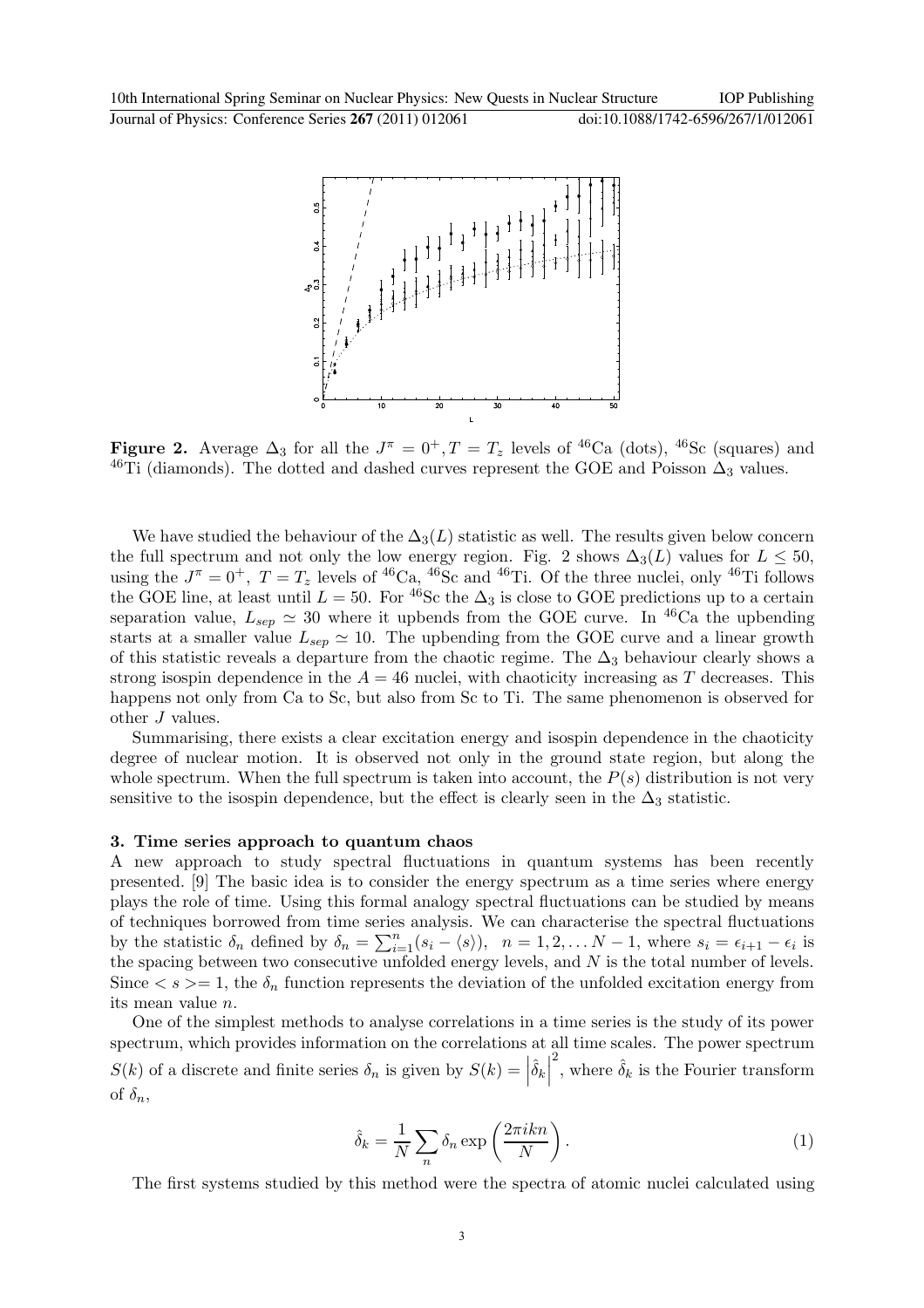

Figure 3. Average power spectrum of the  $\delta_n$  function for <sup>24</sup>Mg and <sup>34</sup>Na, using 25 sets of 256 levels from the high level density region. The plots are displaced to avoid overlapping.

the shell model with configuration mixing [9]. Fig. 3 shows the results for a typical stable sd-shell nucleus, <sup>24</sup>Mg, and for a very exotic nucleus, <sup>34</sup>Na, in the sd proton and pf neutron shells. Clearly, the power spectrum of  $\delta_n$  follows closely a power law. We may assume the simple functional form  $\langle S(k)\rangle \sim 1/k^{\alpha}$ . A least-squares fit to the data of Fig. 3 gives  $\alpha = 1.11 \pm 0.03$ for <sup>34</sup>Na, and  $\alpha = 1.06 \pm 0.05$  for <sup>24</sup>Mg. These results raised the question of whether there is a general relationship between quantum chaos and the power spectrum of the  $\delta_n$  fluctuations of the system. A similar numerical calculation performed for the three classical random matrix ensembles GOE, GUE and GSE showed that the power spectrum  $\langle S(k) \rangle$  follows quite accurately a power law of type  $1/k$  for all of them. Therefore, the spectral fluctuations of chaotic quantum systems described by the  $\delta_n$  function exhibit  $1/f$  noise [9], independently of the symmetries of the system. As is well known, the existence of  $1/f$  noise is a remarkable and very ubiquitous property of many complex systems in nature and in social sciences. The origin of the  $1/f$  noise in the time fluctuations of these systems is an important open problem. In the case of quantum systems, an exact and complete proof of the  $1/f$  noise behaviour seems to be extremely difficult. However, it can be theoretically studied in semiclassical systems or random matrix ensembles, where the mathematical tractability of these systems may help to understand the origin of the  $1/f$  noise in chaotic quantum systems.

We have recently shown that the power spectrum of  $\delta_n$  for fully chaotic or integrable systems can be written in terms of the ensemble form factor  $K(\tau)$  as follows [10],

$$
\langle S(k)\rangle_{\beta} = \frac{N^2}{4\pi^2} \left\{ \frac{K\left(\frac{k}{N}\right) - 1}{k^2} + \frac{K\left(1 - \frac{k}{N}\right) - 1}{(N - k)^2} \right\} + \frac{1}{4\sin^2\left(\frac{\pi k}{N}\right)} + \Delta, \quad k = 1, 2, \cdots, N - 1, \quad N \gg 1,
$$
\n(2)

where  $\beta$  is the repulsion parameter of RMT ensembles and takes the values  $\beta = 1$  for GOE,  $β = 2$  for GUE, and  $β = 4$  for GSE. Here  $Δ = 0$  for integrable systems and  $Δ = -1/12$  for chaotic systems. This equation, together with the appropriate values of  $K(\tau)$ , gives explicit expressions of  $\langle S(k) \rangle$  for specific ensembles or systems.

When  $k \ll N$  the first term of Eq. (2) becomes dominant and we can write  $\langle S(k) \rangle_{\beta} = \frac{N}{2\beta\pi}$  $2\beta\pi^2k$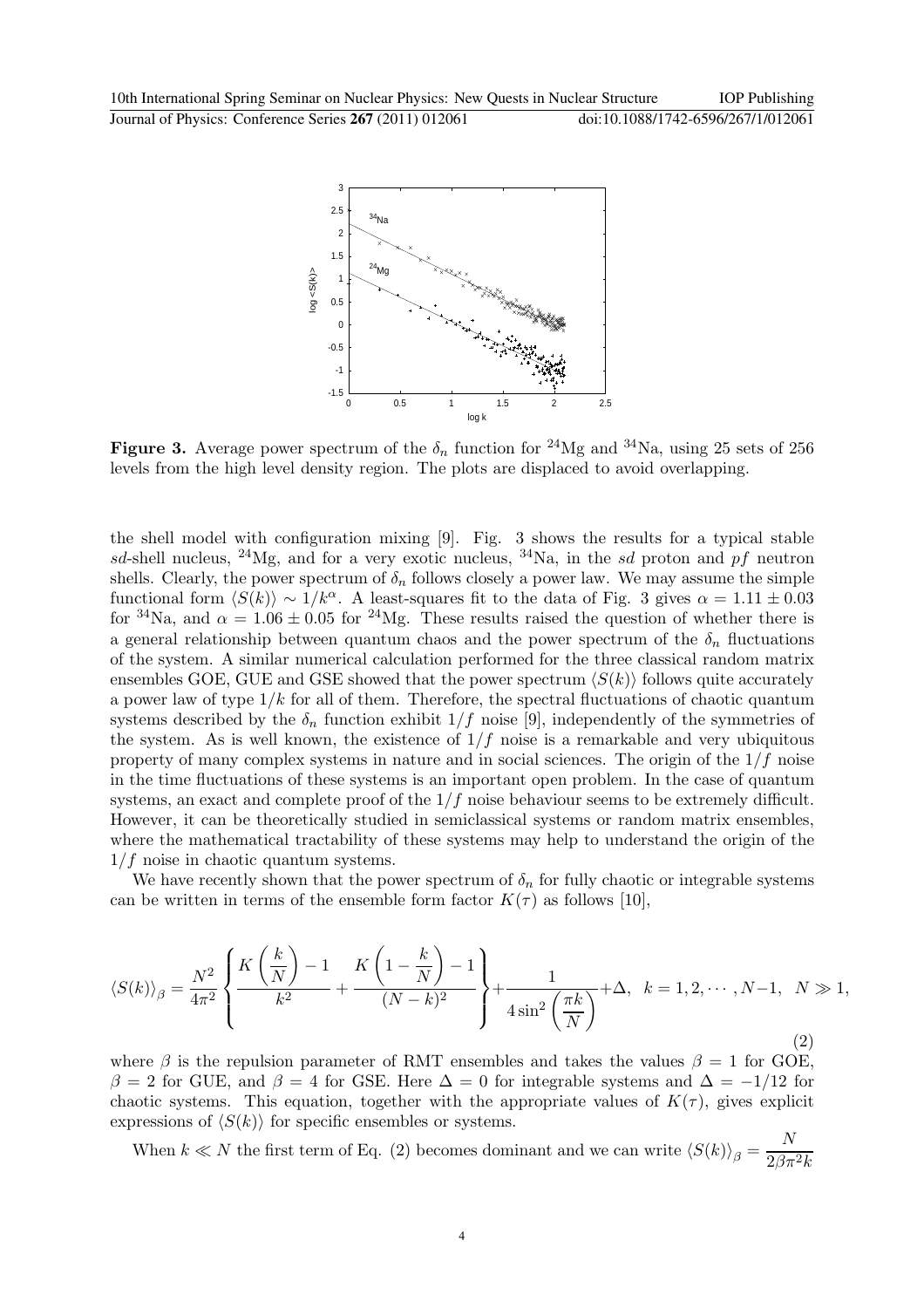

**Figure 4.** Numerical average power spectrum of the  $\delta_q$  function for <sup>34</sup>Na, calculated using 25 sets of 256 consecutive levels from the high level density region, compared to the parameter free theoretical values (solid line) for GOE.

for chaotic systems and  $\langle S(k)\rangle_{\beta} =$  $N^2$  $\frac{1}{4\pi^2 k^2}$  for integrable ones. These expressions show that, for small frequencies, the excitation energy fluctuations exhibit  $1/f$  noise in chaotic systems and  $1/f<sup>2</sup>$  noise in integrable systems. As we shall see below, these power laws are also approximately valid through almost the whole frequency domain, due to partial cancellation of higher order terms. Only near  $k = N/2$  the effect of these terms becomes appreciable.

We have compared the analytical expression (2) to numerical results obtained for different RMT ensembles, shell model spectra of atomic nuclei and chaotic and regular quantum billiards. In all cases the agreement is excellent. As an example Fig. 4 displays the theoretical values of  $\langle S(k)\rangle$  compared with the shell-model results for  $34$ Na. It can be seen that Eq. (2) gives  $1/k$  behaviour up to quite high values of the frequency counter k, and the agreement with the numerical power spectrum of <sup>34</sup>Na is excellent.

#### 4. Applications

The time series approach to quantum chaos turns out to be quite fruitful to analyse imperfect spectra, i.e., quantum spectra with missing levels or mixed symmetries, which would induce misleading results about the chaotic or regular features of the spectra. It it is possible to generalise Eq. (2) to a more complex situation in which every observed level sequence contains l pure sequences, each with a partial density  $\eta_i$  (the probability that a given level belong to the i-th sequence) and a fraction of observed levels  $\varphi_i$  (levels pertaining to the i-th sequence are observed with probability  $\varphi_i$ ). Then the power spectrum of  $\delta_n$  becomes [12]

$$
\langle S(k)\rangle = \frac{N^2}{4\pi^2} \sum_{i=1}^l \eta_i \varphi_i \left[ \frac{K_i \left(\frac{\varphi_i k}{N\eta_i}\right) - 1}{k^2} + \frac{K_i \left(\frac{\varphi_i (N-k)}{N\eta_i}\right) - 1}{(N-k)^2} \right] + \frac{1}{4\sin^2\left(\pi k/N\right)} + \langle \varphi \rangle^2 \Delta, \quad (3)
$$

where  $K_i(\tau)$  is the original spectral form factor of the *i*-th pure level sequence and  $\langle \varphi^2 \rangle =$  $\sum_{i=1}^{l} \eta_i \varphi_i^2$ . Clearly in the limit of a very large number of mixed symmetries or a very small fraction of observed levels one obtains again Poisson statistics. To apply (3) in practical cases one needs to assume a form of the spectral form factor  $K_i(\tau)$ . To see how well the method works in realistic situations [12], let us consider the shell-model spectrum of <sup>24</sup>Mg, which exhibits  $1/f$ noise (see Fig. 4).